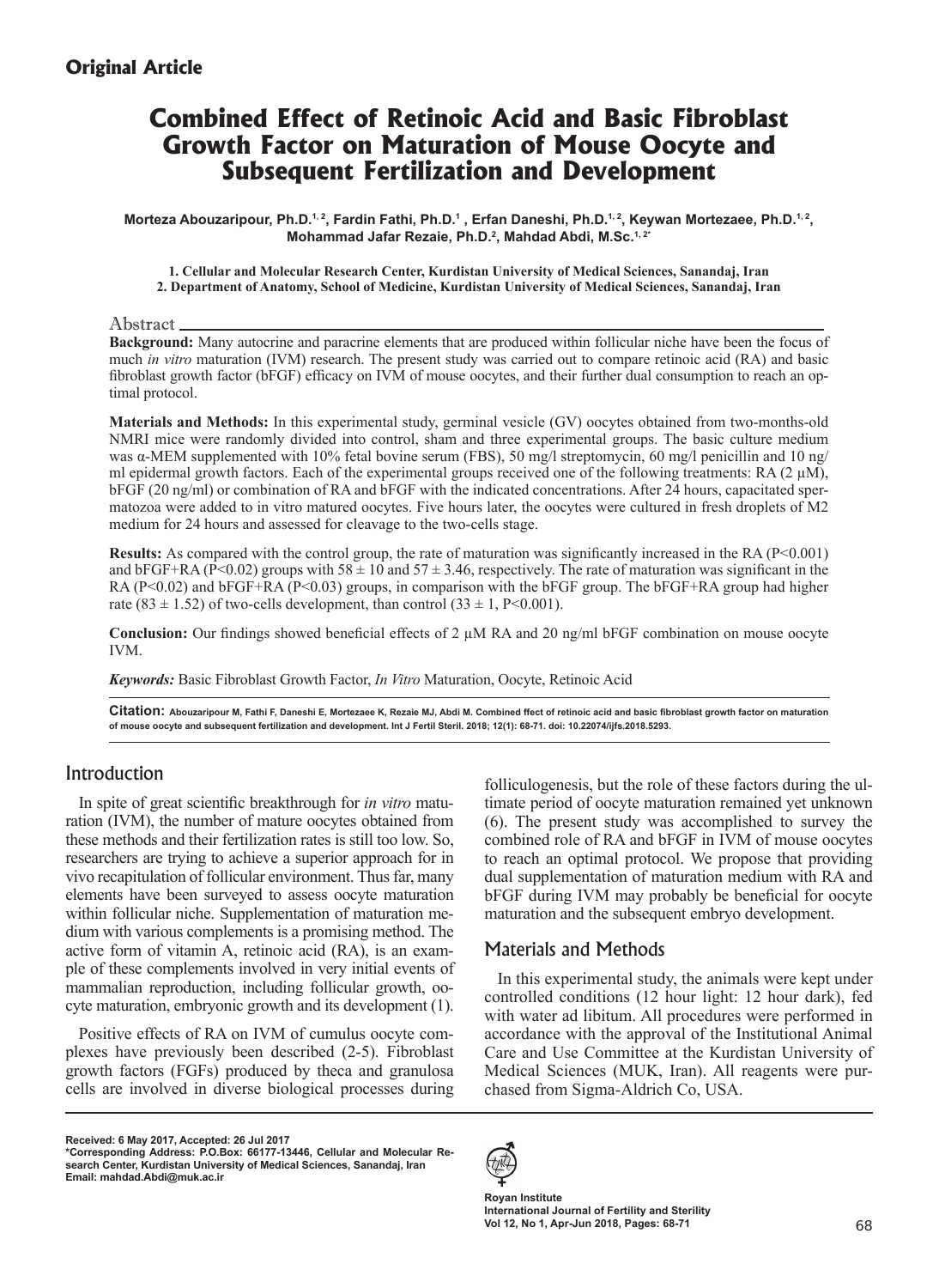| Group          | <b>GV</b> numbersn | <b>Arrested GV</b><br>$Mean \pm SD$ | <b>Degenerated GV</b><br>$Mean \pm SD$ | <b>GVBD</b><br>$Mean \pm SD$ | MII<br>Mean $\pm$ SD    |
|----------------|--------------------|-------------------------------------|----------------------------------------|------------------------------|-------------------------|
| Control        | 110                | $39.33 \pm 2.08$                    | $10 \pm 4$                             | $30.33 \pm 1.52$             | $31.66 \pm 1.52$        |
| sham (ethanol) | 120                | $41.33 \pm 1.15$                    | $13.66 \pm 2.30$                       | $34 \pm 1.73$                | $32.66 \pm 0.57$        |
| bFGF           | 115                | $18.33 \pm 1.52$                    | $12.33 \pm 1.15$                       | $44.66 \pm 3.21$             | $40.66 \pm 2.30$        |
| RA             | 125                | $16.33 \pm 0.57$                    | $4.33 \pm 0.57$                        | $47 \pm 2$                   | $58 \pm 1^{s,\omega}$   |
| bFGF+RA        | 120                | $17.33 \pm 2.30$                    | $6.33 \pm 0.57$                        | $38.66 \pm 1.15$             | $57 \pm 3.46^{\ast,\#}$ |

**Table 1:** Outcome of oocytes IVM in different groups

\*; P<0.03 vs. bFGF, \*; P<0.02 vs. control, <sup>s</sup>; P<0.02 vs. bFGF, ®; P<0.001 vs. control and sham, IVM; *In vitro* maturation, GV; Germinal vesicle, GVBD; GV break down, MII; Miosis phase II, **bFGF; Basic fibroblast growth factor, and RA; Retinoic acid.**

#### **Collection of immature mouse oocytes**

Animals were superovulated by an intraperitoneal injection of 10 IU pregnant mare's serum gonadotropin (PMSG). Mice were sacrificed 44 hours later by cervical dislocation and their ovaries were placed in  $\alpha$ -MEM culture medium supplemented with 10% fetal bovine serum (FBS). Immature oocytes in the germinal vesicle (GV) stage were mechanically dissected using 26-G needles attached to a 1 ml syringe under a stereo microscope (Olympus, Japan). The collected GV-stage oocytes obtained from 2-months-old NMRI mice were randomly divided into control, sham and three experimental groups (7).

#### *In vitro* **maturation**

The collected GV-stage oocytes of each group were placed in 25 µl drops of maturation medium consisting of α-MEM supplemented with 10% FBS, 50 mg/l streptomycin, 60 mg/l penicillin and 10 ng/ml epidermal growth factors (EGF), and then they were incubated in a humidified atmosphere of 5%  $CO<sub>2</sub>$  at 37°C for 24 hours.

In the first experimental group, maturation medium was incubated with 2 µM RA dissolved in pure ethanol (8), and in the second experimental group, it was incubated with 20 ng/ml bFGF (9). In the third experimental group, combined RA and bFGF with the same concentrations was added to the maturation medium. In the sham group, 0.2% (v/v) ethanol was added to the maturation medium. After 24 hours, oocytes were observed under inverted microscope. Nuclear maturation of GV stage was determined by evaluation of morphological changes in the nucleus or appearance of the first polar body (MΙΙ). Matured oocytes were collected and used for *in vitro* fertilization (IVF).

#### *In vitro* **culture and** *in vitro* **fertilization**

Sperms of 12-weeks-old male NMRI mice were collected from the tail of epididymis. Sperm suspension  $(1\times10^6)$ motile spermatozoa/ml) was capacitated for 1 hour in 500 µl human tubular fluid (HTF) culture medium. *In vitro*  matured oocytes from each group were added to 100 µl droplets of HTF to which 0.1 ml of capacitated spermatozoa was added. After 5 hours of incubation, the oocytes were washed with three droplets of HTF medium and checked for appearance of the second polar body and formation of male and female pronuclei indicating fertilization. Then, oocytes were cultured in fresh droplets of M2 medium (25 μl) covered by mineral oil and assessed for cleavage to the two-cells stage after 24 hours (1).

#### **Statistical analysis**

Data were analyzed using One-way ANOVA with a posthoc Tukey and presented as mean  $\pm$  SD. The differences in the values of maturation, fertilization and developmental rates were considered significant at P<0.05. All computations were carried out using SPSS 16 for Windows.

#### Results

#### *In vitro* **maturation of mouse oocytes**

Development of oocytes from GV break down (GVBD) to two-cells stage has been shown in in the Figure 1. The maturation rate of cultured GV-stage oocytes was low in both control and sham groups with  $31.66 \pm 1.52$  and  $32.66 \pm 0.57$ , respectively. As compared with the control group, the rate of maturation was significantly increased in the RA (P<0.001) and  $bFGF+RA (P<0.002)$  groups with  $58 \pm 1$  and  $57 \pm 3.46$ , respectively. The rate of maturation was significant in the RA ( $P<0.02$ ) and  $bFGF+RA$  ( $P<0.03$ ) groups compared to the bFGF group (Table 1).

#### *In vitro* **fertilization and development of mouse oocytes**

Data from Table 2 showed that the bFGF+RA group had a higher rate  $83 \pm 1.52$  (47.7%) of two-cells development, compared to the control  $33 \pm 1$  (34%) (P<0.001). The number was significant in the bFGF+RA group in comparison with the bFGF (P<0.001, Table 2).

**Table 2:** The number and percentage of oocytes attaining the two-cells stage after 24 hours of culture

| Group          | <b>Number of MII</b><br>n | Number of two-cells stage<br>Mean $\pm$ SD $(\% )$ |
|----------------|---------------------------|----------------------------------------------------|
| Control        | 95                        | $33 \pm 1 (34)$                                    |
| sham (ethanol) | 65                        | $20 \pm 0.57(30)$                                  |
| bFGF           | 122                       | $51 \pm 1$ $(41)^{\#}$                             |
| R A            | 174                       | $58 \pm 0.57(50)^*$                                |
| bFGF+RA        | 116                       | $83 \pm 1.52$ (47.7) <sup>*</sup>                  |

**\*; P<0.001 vs. bFGF, sham and control, # ; P<0.001 vs. all groups, MII; Miosis phase II, bFGF; Basic fibroblast growth factor, and RA; Retinoic acid.**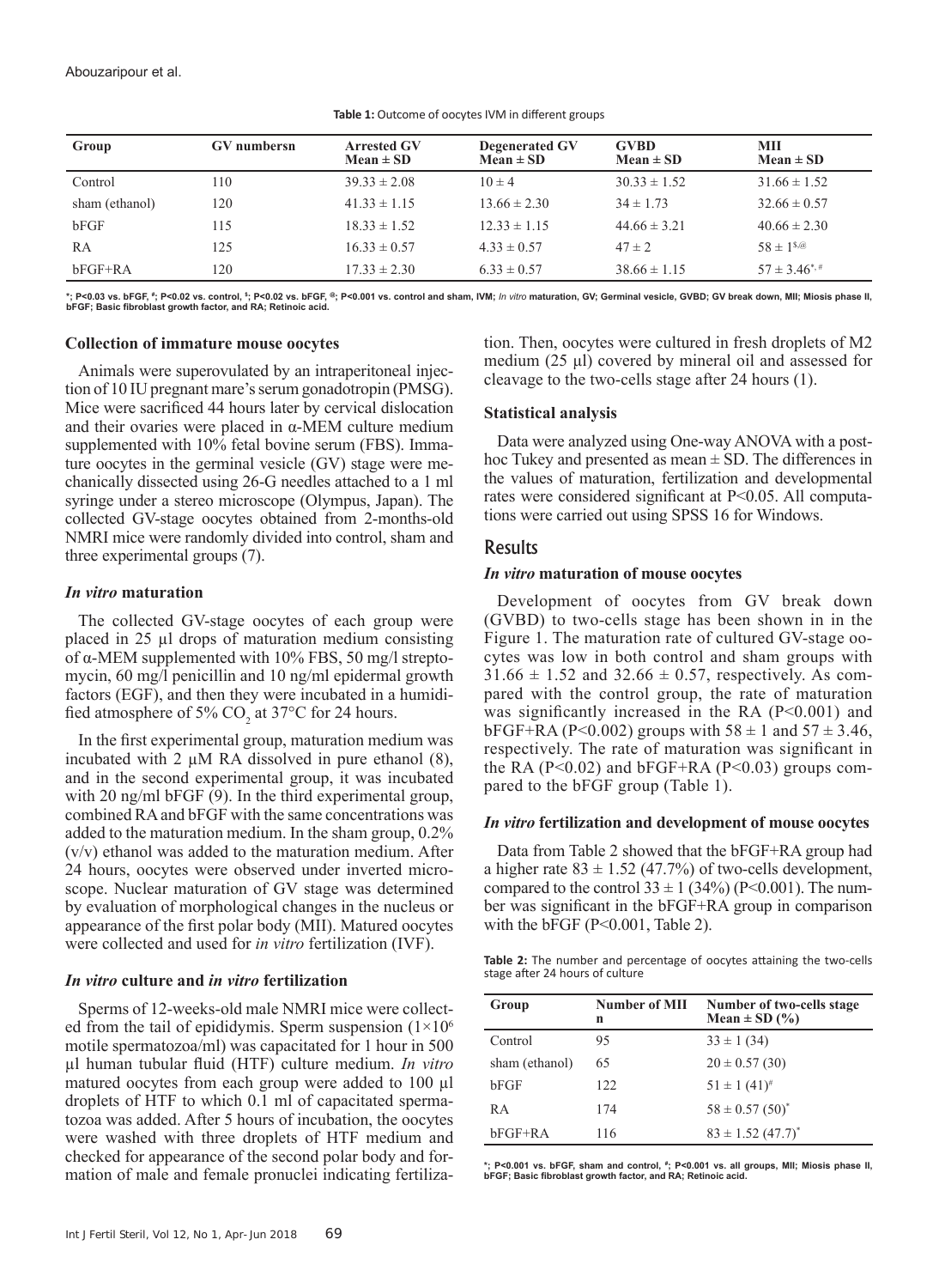

**Fig.1:** Oocytes in various stages of development. **A.** Germinal vesicle break down (GVBD), **B.** GV, **C.** Mature oocytes with polar bodies, and **D.** Two-cells stage.

## **Discussion**

In the present survey, we compared the effect of RA and bFGF on maturation of mouse oocytes and their further development into two-cells stage. We found that separate usage of either RA or bFGF in basic culture medium could improve outcomes of IVM. Achieving an efficient culture system for IVM is an important criterion in reproductive research. The advantageous roles of retinol metabolites in *in vitro* cytoplasmic maturation and embryonic development have formerly been demonstrated (10, 11). Previous studies reported that RA may stimulate follicle-stimulating hormone (FSH) for induction of luteinizing hormone (LH) receptors RA regulates progesterone generation and reduces cAMP levels (12). It could also protect oocyte against oxidative stress induced by apoptosis (13, 14) through reduction of free oxygen radicals and interaction with other antioxidant compounds  $(15)$ .

bFGF has been known as an oocyte competency factor due to its formation from theca, granulosa and cumulus cells throughout folliculogenesis (16). Researchers asserted that bFGF is localized in the primordial and early developing follicles, and that this growth factor stimulates primordial follicle development and further cell growth (17). Addition of bFGF to the medium has also been shown to be beneficial in improvement of oocyte development (18, 19). We found an increase in the number of oocytes attaining two-cells stage after addition of bFGF to the medium for 24 hours. This number was considerably lower compared to the RA group. When combination of RA and bFGF was used, there were no significant changes compared to the RA group. Therefore we propose that both RA and bFGF could improve IVM quality, and the role of RA was more noticeable than that of bFGF to develop into two-cells stage.

## Conclusion

Our findings showed beneficial effects of 2 µM RA and 20 ng/ml bFGF on mouse oocyte IVM.

### Acknowledgements

This work was financially supported by Cellular and Molecular Research Center, Kurdistan University of Medical Sciences, Sanandaj, Iran. All authors declare that there is no conflict of interest.

## Author's Contributions

M.A.; Contributed to the conception and design of the study, data collection, statistical analysis and writing the